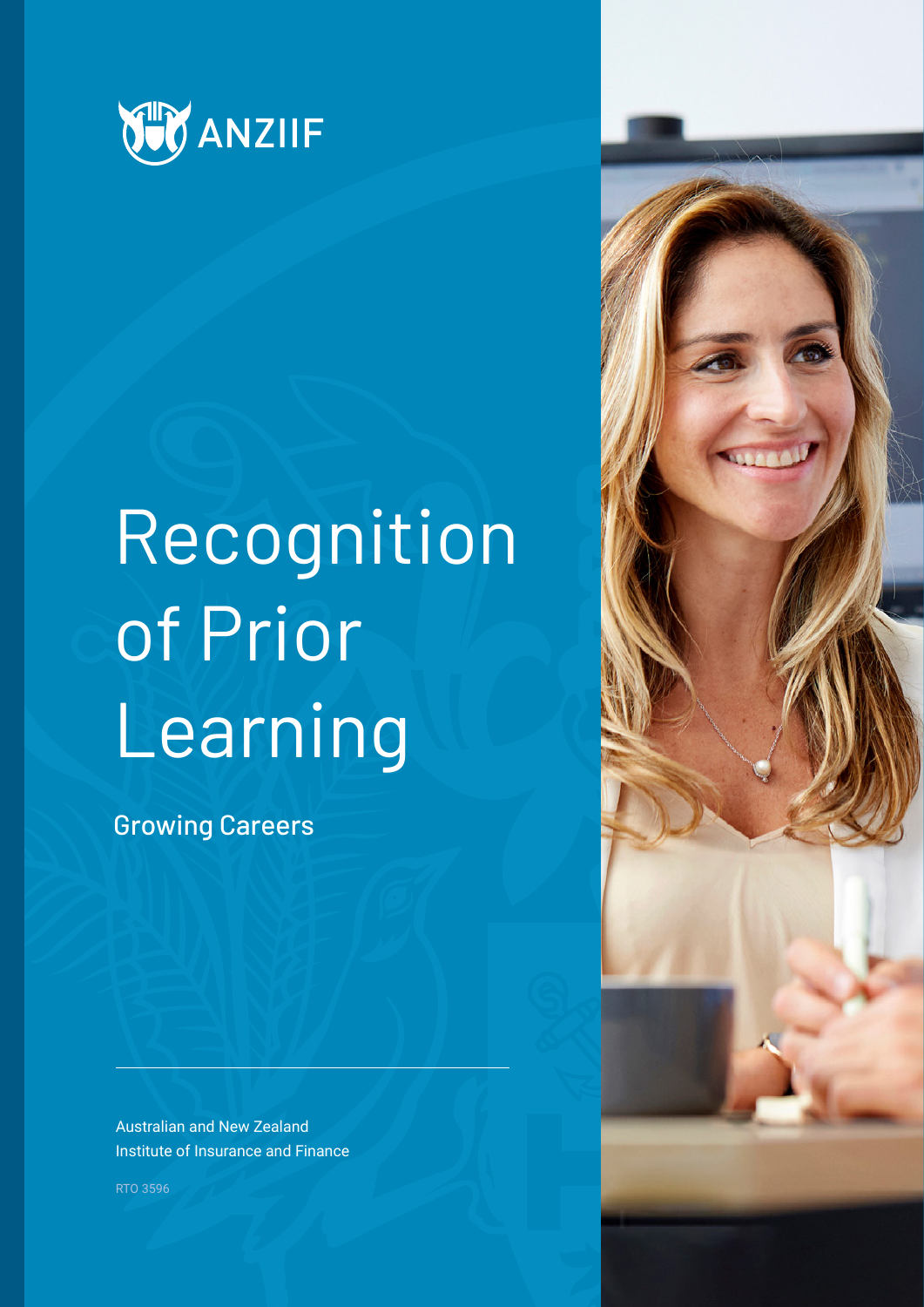

Established more than 130 years ago, ANZIIF is the leading membership, education, training and professional development organisation for insurance and finance in the Asia-Pacific region.

Learning and professional development are vital to growing careers and to achieving ongoing success. Formal qualifications enhance professional credibility and develop skill sets which ultimately adds value to customers, by ensuring you can provide a seamless claims experience.

This philosophy is the essence of ANZIIF as we support our everchanging industry through education and professional development. Education is the key to improving your capability of being a proficient claims professional, while strengthening your professional standing.

We offer a variety of professional development options to suit all levels of experience. Invest in your education by undertaking an ANZIIF qualification and excel in your career.

Sincerely

PWilkfard

Australian and New Zealand Institute of Insurance and Finance

**YV** ANZIIF

Prue Willsford Chief Executive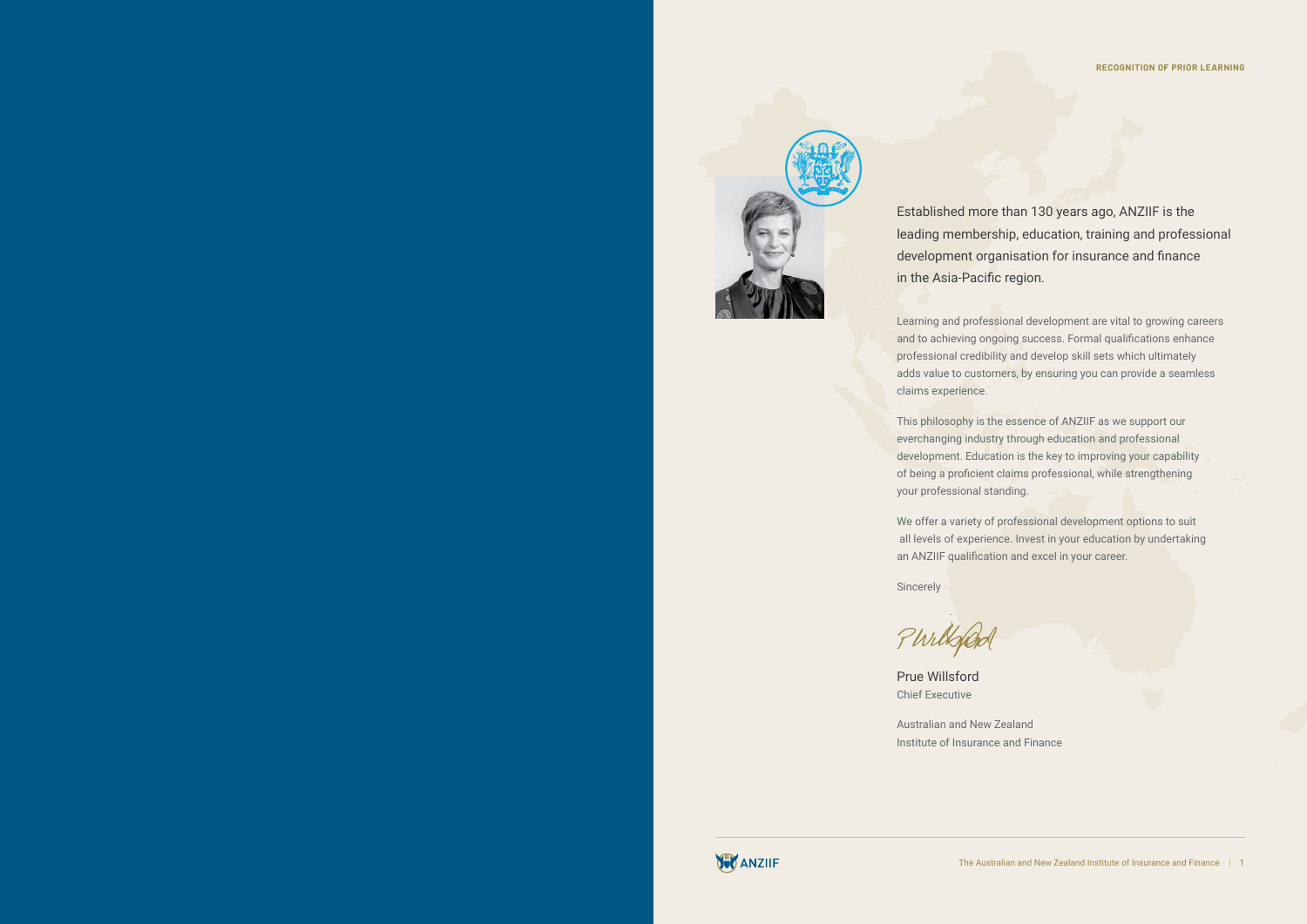# What is RPL?

Recognition of Prior Learning [RPL] is a process that allows an individual's relevant prior learning [such as employment, training, relevant volunteering and life experience] to be assessed for the attainment of an ANZIIF qualification and membership.

RPL is a government-recognised qualification option in Australia and New Zealand delivered by Registered Training Organisations like ANZIIF. Under the education and training frameworks in these countries, RPL candidates can use prior learning to fulfil the requirements of a full or partial qualification. Partial qualifications can be completed via further study.

Competency requirements ensure that RPL candidates meet the same high standards of professionalism and skills as candidates who become qualified through the traditional education process.

### What are the benefits of RPL?

- 1. Formal recognition of relevant previous experience
- 2. Industry recognition as a skilled professional
- 3. Opportunities for career advancement
- 4. ANZIIF membership benefits
- 5. ANZIIF post-nominals\*

\* For more information on ANZIIF post-nominals, please visit **[anziif.com/membership/](https://anziif.com/Membership/Member-Levels) [membership-levels](https://anziif.com/Membership/Member-Levels)**

### Who can apply for RPL?

RPL is available to professionals who ideally have five or more years' experience in the insurance industry. Professionals who may opt for RPL include those who:

- Want to obtain a qualification to meet professional requirements
- Don't need to study what they already know.

## How long does the RPL process take?

The RPL process is flexible to your work and personal life. The duration of the process of compiling evidence varies depending on the individual. On average, the majority of RPL candidates gather evidence over a period of three months.



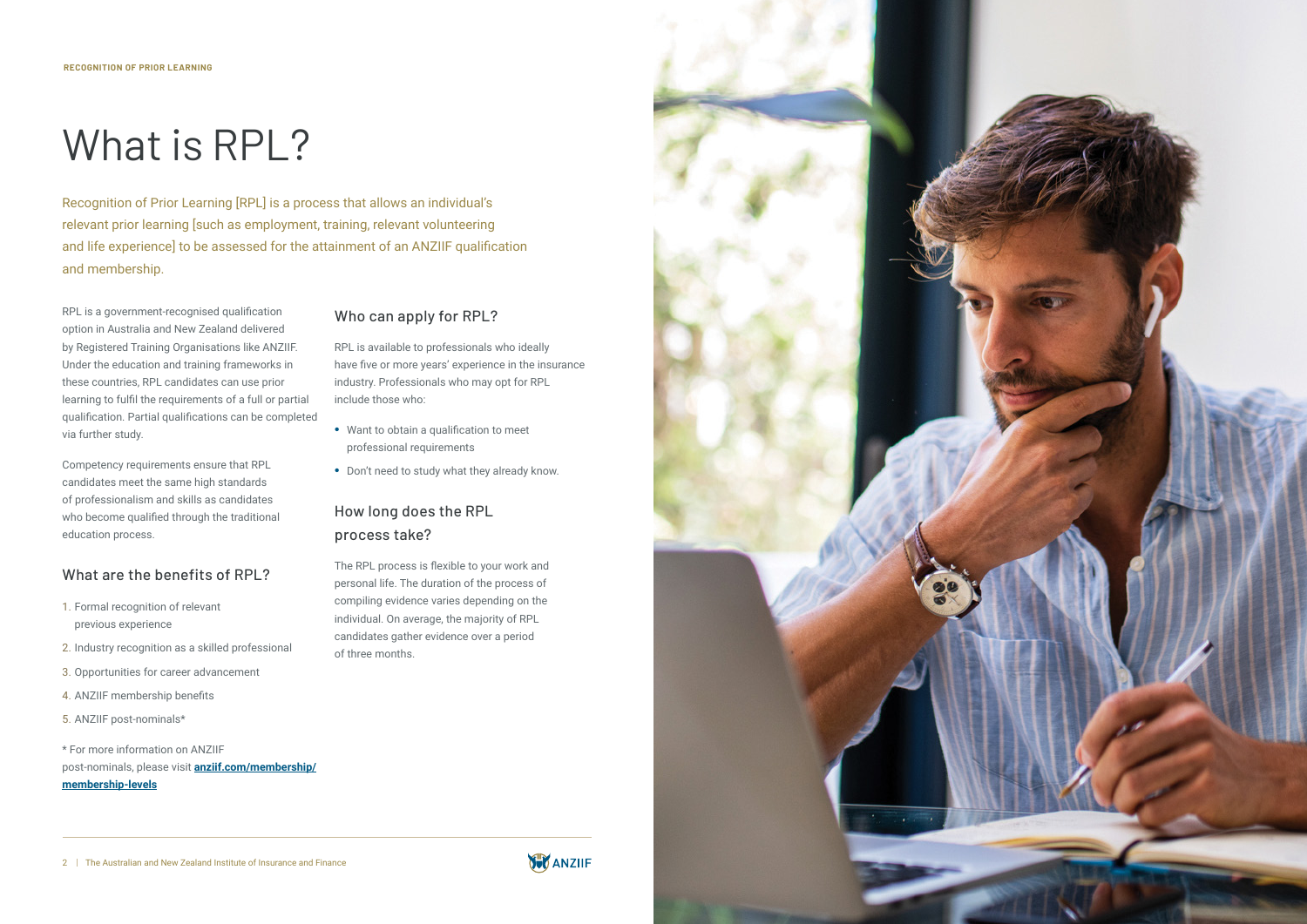#### **RECOGNITION OF PRIOR LEARNING**

# Get Started

# How to Apply

For more information, including your suitability for RPL and the price of assessment; visit **[anziif.com/rpl](https://anziif.com/studying%20with%20anziif/recognition%20of%20prior%20learning)** or call +61 (3) 9613 7200, New Zealand free call 0800 103 675.

1. Candidate submits the portfolio of evidence.

2. ANZIIF reviews the portfolio and may request further evidence, if not complete.

1. ANZIIF conducts a formal assessment of the candidate's portfolio and interviews

3. If a skill or development gap is identified, ANZIIF will recommend suitable training.

# 2. Application





- 1. Candidate completes the RPL application form, selects the competencies for RPL assessment and provides payment details.
- 2. Candidate is provided with the RPL kit for completion (including templates, competency descriptors). Compilation of the portfolio takes around three months.